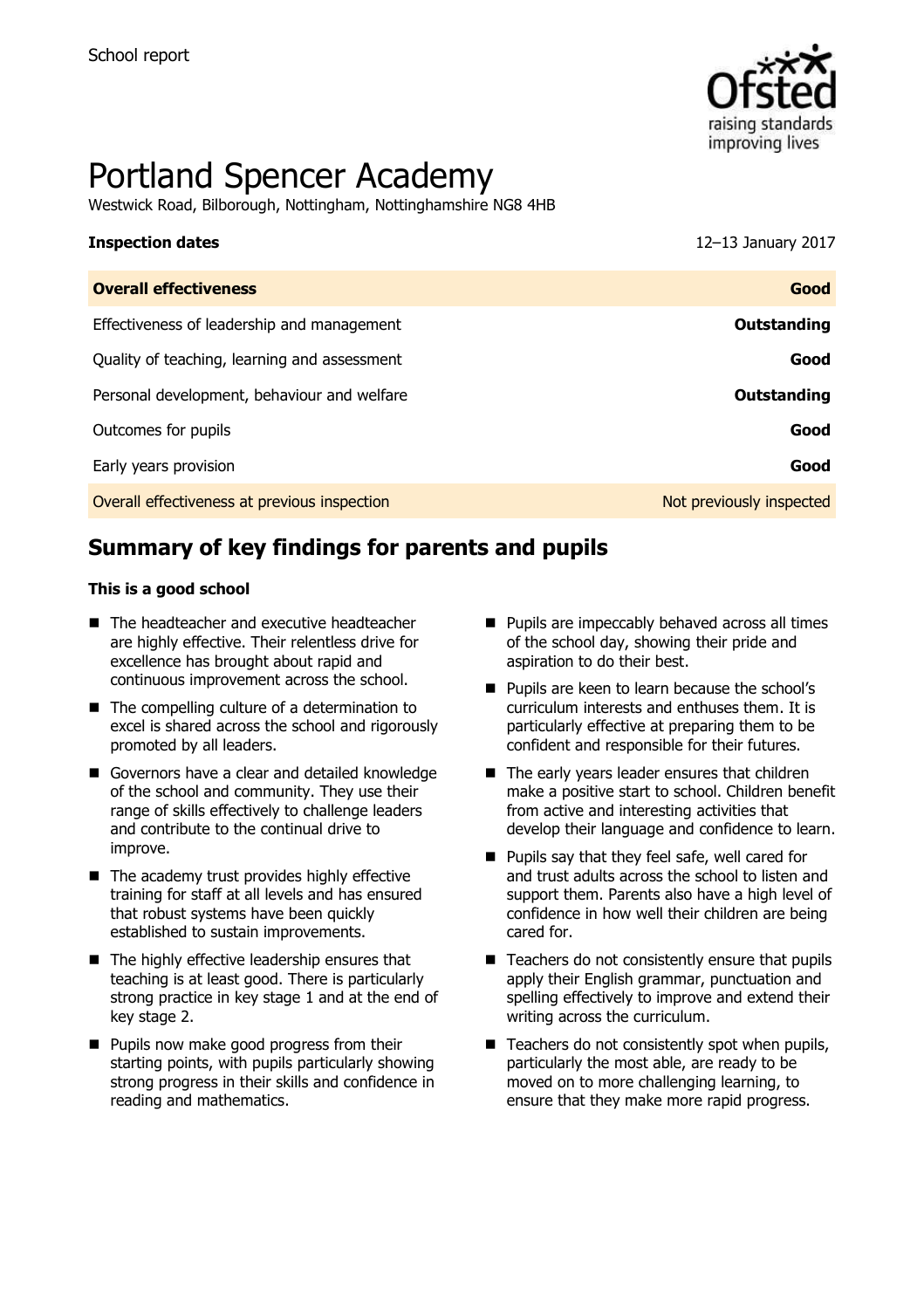

# **Full report**

### **What does the school need to do to improve further?**

- Accelerate pupils' progress, especially that of the most able pupils, by ensuring that teachers:
	- require pupils to apply English grammar, punctuation and spelling accurately and consistently in their writing across the curriculum
	- swiftly identify when pupils are ready to move on to greater challenge.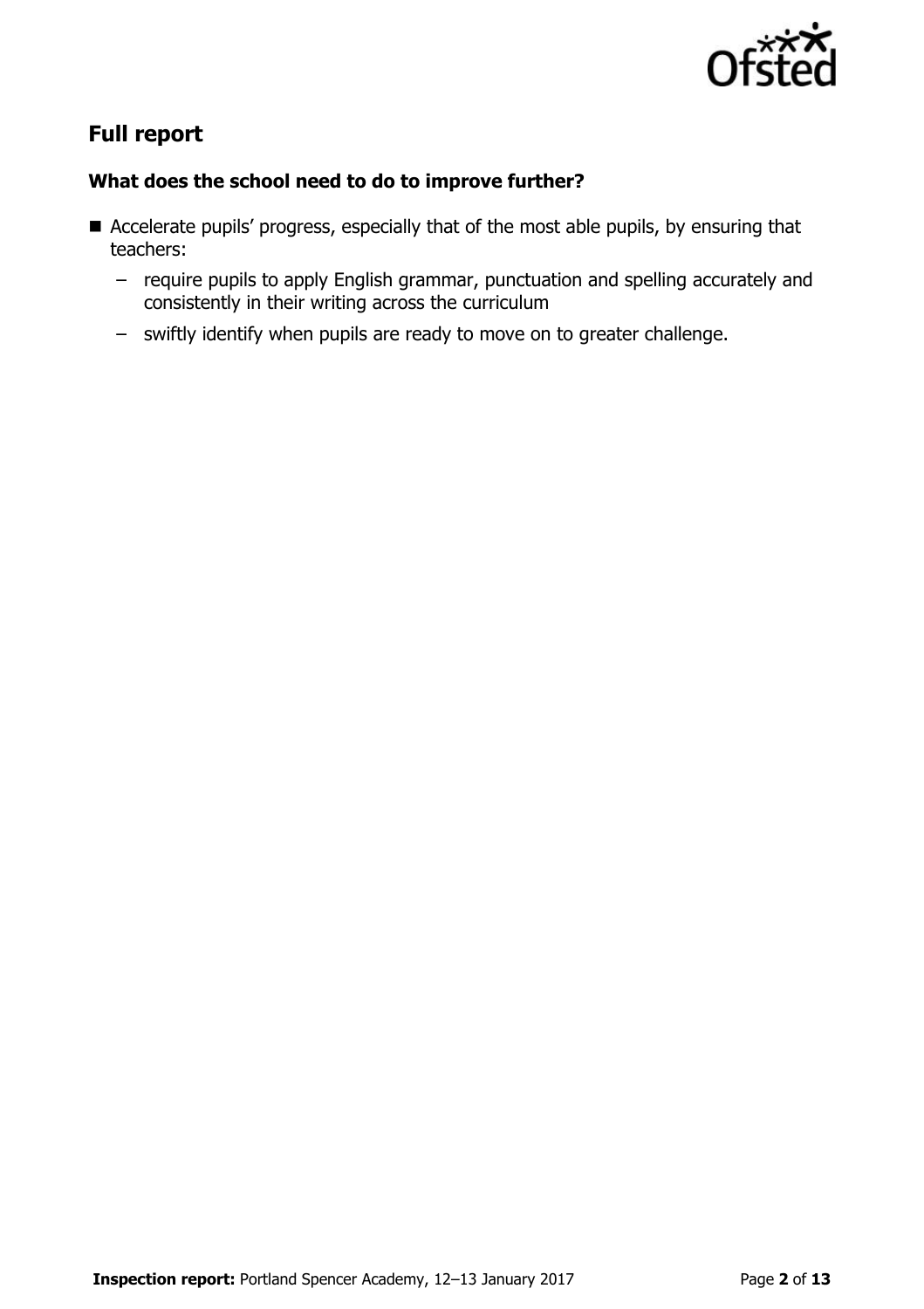

## **Inspection judgements**

### **Effectiveness of leadership and management COULDER COULDER OUTSTANDING**

- The headteacher and executive headteacher have a passion and determination to secure the best for every pupil. The have established a shared vision of high aspiration and excellence. This is based on a deep understanding of effective leadership, teaching and learning, combined with a thorough understanding of the needs of pupils and families in the local community. This culture is understood and subscribed to by all members of the school community.
- Leaders' transformation of the culture of the school is to be particularly celebrated and commended, considering issues previously identified by Ofsted about the predecessor school, including teachers' low expectations, low-level disruption in classes and variable behaviour around school. Pupils and staff are now extremely proud to be part of the school.
- The headteacher and executive headteacher have used the high-quality training and guidance provided by the academy trust extremely well. They have made particularly effective use of this expertise and the skills of their best internal staff to build confidence and skills across leaders. Consequently, in a short time, the school has built a highly effective senior and middle leadership team.
- Leaders frequently check what teachers are doing in the classroom and their assessments of how well pupils are learning. This information is then quickly acted upon to give precise feedback and inform personal and whole-school programmes of training. This has secured rapid improvements in teaching, especially in literacy and mathematics. Teaching in key stage 1 and Year 6 is particularly strong.
- Leaders have a detailed understanding of the abilities of their staff and have made careful decisions about deployment during ongoing change. They have used this knowledge to make sure that new staff, especially newly qualified teachers, receive a thorough induction and tailored support from their most highly skilled colleagues. This is ensuring that consistently good teaching is maintained and is contributing effectively to the good and better outcomes for current pupils.
- The high quality of pupils' spiritual, moral, social and cultural education is clearly evident in pupils' keenness to improve their work and the exemplary way that pupils support and care for each other. All staff are extremely effective in modelling and promoting high expectations and aspirations for every pupil. The central tenet of 'aspire' has generated a culture of shared endeavour between pupils and staff.
- The celebration of fundamental British values is also woven through school life. Pupils are very well prepared to be confident, active citizens. The school's 'STARFISH' approach promotes the belief that every pupil can make a difference and is understood and referred to by the pupils. Pupils take on roles across the school with confidence and pride, such as those of class greeters, mini-teachers, play buddies and pupil leaders. They feel confident that they are listened to and valued.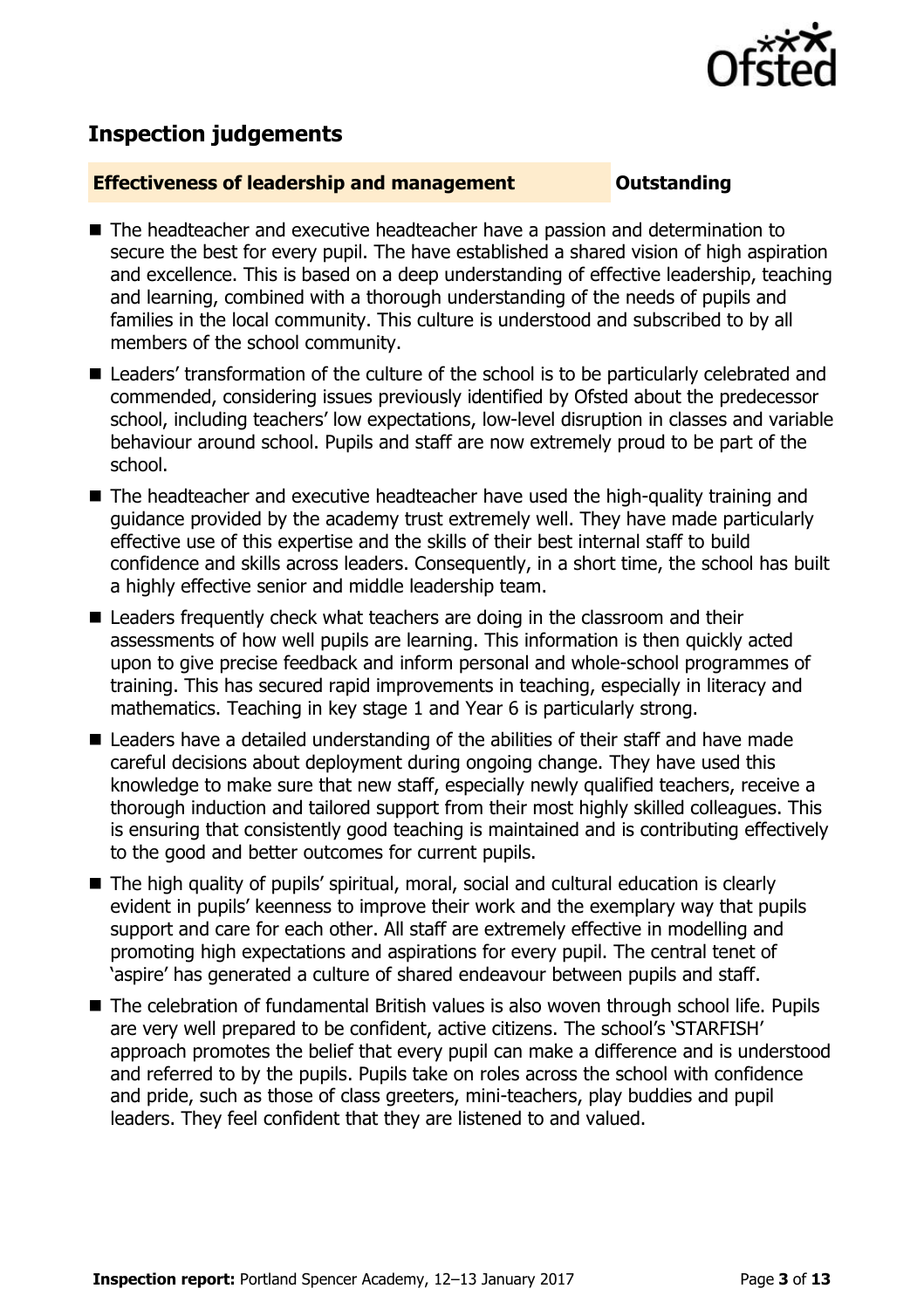

- The overall curriculum is carefully planned to engage, enthuse and prepare pupils to step confidently out into the world. School leaders are particularly committed to putting the importance of communication and looking outwards at the heart of their learning. Pupils enjoy a range of interesting visits and visitors, including theatre groups and residential visits, to support and extend their learning. Leaders are rightly committed to ensuring that pupils have a better understanding of world religions and cultures to further strengthen pupils' global awareness.
- Leaders are improving parent participation through offering a wide range of helpful and informative information on the website, frequent communication about how their child is doing through the school rewards system, and invitations to assemblies and events to share learning. Parents of older pupils particularly comment upon the significant improvements in recent years.
- Leaders use the additional pupil premium funding highly effectively. Although the main priority is to improve outcomes for eligible pupils, the school recognises that pupils' well-being is the essential platform for their achievement. The school has made a high level of investment in a responsive and skilled 'team around the child' that uses rigorous assessment and tracking to provide responsive nurture and guidance to quickly support pupils and families to get back on track. Teaching assistants are well trained to provide excellent support for vulnerable pupils. Leaders also ensure that these pupils have every chance to participate and be successful in all aspects of timetabled and extra-curricular activities.
- Leaders use the additional funding from the physical education and sport grant to very good effect. They have ensured that teachers have worked alongside expert coaches and received effective training to improve their teaching and coaching skills. Pupils have had many opportunities to take part in a range of sports, including an annual inspirational sports week that gave access to a diverse range of sports, including a climbing wall, a mobile skate park, taekwondo and blind football. The appointment of a sports apprentice has provided a further positive role model around the school, as well as varying the range of regular sports opportunities.

### **Governance of the school**

- Governors contribute effectively to the culture to excel that is established across the school leadership team. The academy trust is highly effective in contributing to and strengthening local school governance.
- Governors have a detailed understanding of the school's strengths and areas for development. They share the relentless drive to continue to improve the quality of teaching and progress for all pupils. Minutes from governing body meetings and reports illustrate their ability to ask school leaders searching and challenging questions.
- The governing body is well organised and uses governors' skills and expertise effectively to add value to overall leadership. The governors assiduously test out and scrutinise the wide range of information they receive. This allows them to hold school leaders effectively to account and to improve outcomes for all pupils.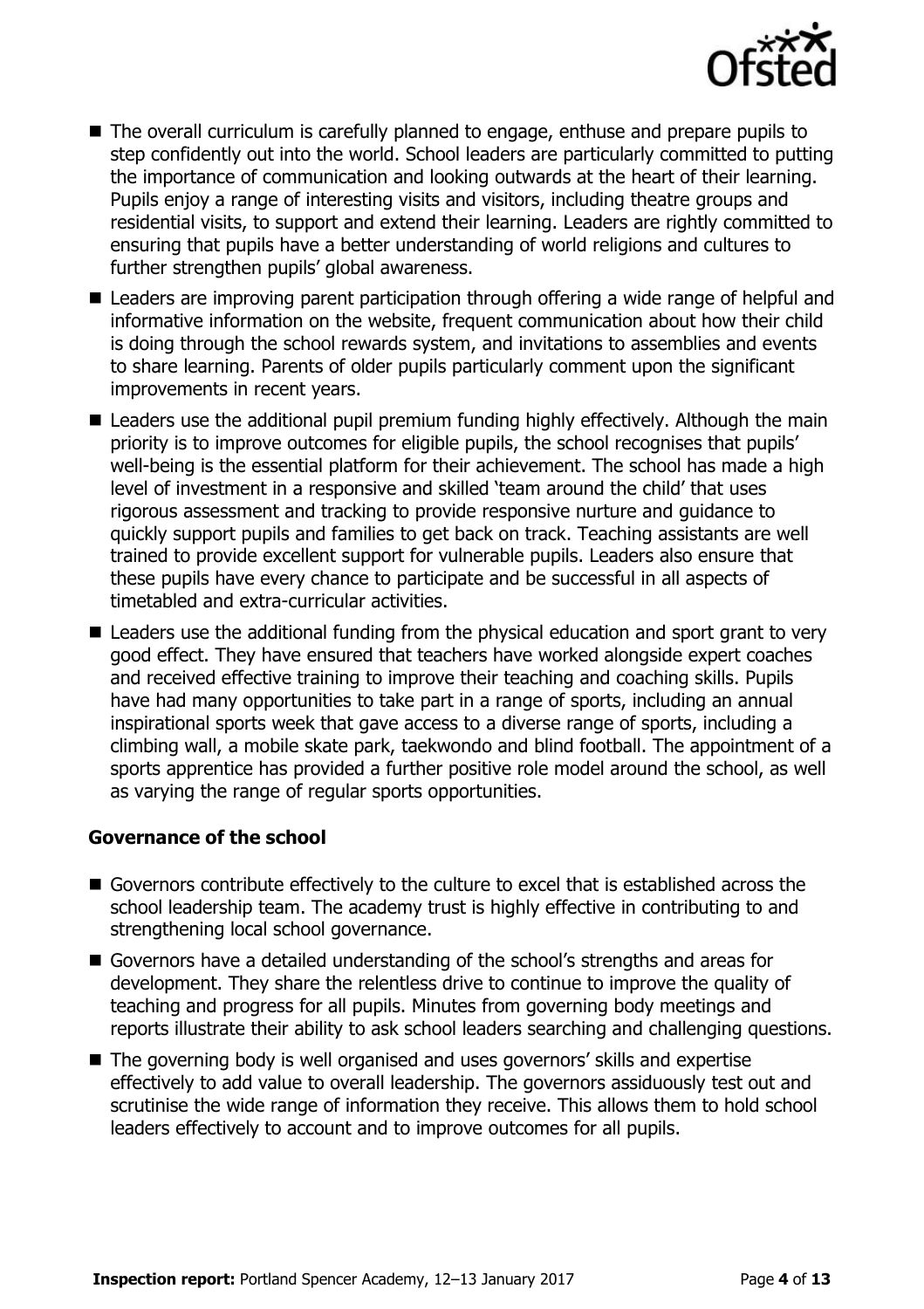

 Governors have a thorough understanding of their responsibilities in relation to safeguarding and the use of the pupil premium and physical education and sport funding. They have an accurate view of its impact. They have a thorough understanding of the headteacher's rigorous use of the management of teachers' performance to hold staff accountable for effective teaching and pupils' outcomes.

### **Safeguarding**

- The arrangements for safeguarding are effective. There are clear and rigorous systems and procedures in place, which are understood by all staff. Leaders keep precise records to ensure effective and timely work with external agencies. Staff and governors receive relevant training and updates, including on radicalisation and extremism.
- The culture of safeguarding in the school is evident in children feeling safe and parents' confidence that the school cares well for their children. Learning about how to keep safe is woven into pupils' learning across the school curriculum; for example, pupils told inspectors that they learn about internet safety every month and were able to talk about their 'digital footprint'.
- Case studies and records show that potentially vulnerable children and families are extremely well supported. Governors and school leaders recognise the need to support the welfare of all pupils, hence the high level of investment in welfare provision, including an attendance improvement officer and a play therapist. Leaders are quick to follow up on any concerns and to check this against information on assessment and attendance, to then put in place appropriate interventions, such as nurture or play therapy. Thorough records show timely intervention and at least good progress for current identified pupils.

### **Quality of teaching, learning and assessment Good**

- Leaders' robust and focused drive for excellence has been effective in securing significant improvements to teaching and learning.
- These significant improvements are from a low starting point. There has been a high level of staff change and turbulence since the school opened as an academy. This has continued this year, with a number of new teachers joining the school in September.
- Leaders provide excellent support for teachers new to the school. This ensures that new recruits understand and appreciate the school's values and expectations. Consequently, despite considerable changes in staffing, the quality of teaching throughout the school is good.
- Leaders particularly ensure that induction of new staff emphasises the school's high expectations and behaviour policy, so that the culture of respect, care and aspiration for pupils is a consistent feature in all classrooms.
- Leaders use frequent checking of teaching and how well pupils are doing to give immediate feedback, backed up by effective individual and whole-staff training, to secure continuous and often rapid improvements to teaching.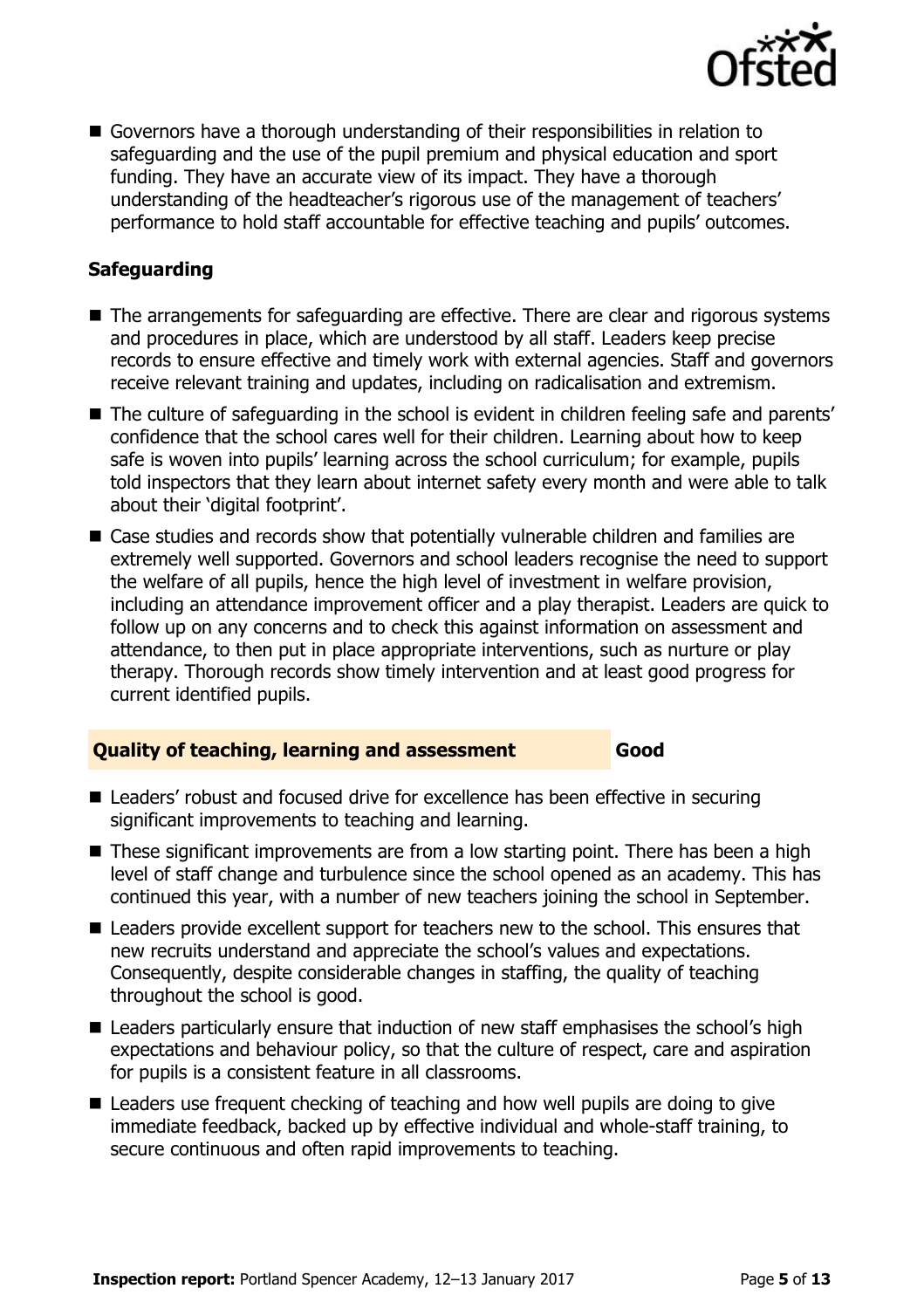

- Leaders give the same priority to feedback and ongoing training for more experienced staff, which has secured areas of excellence, particularly in English and mathematics in key stage 1 and Year 6. Leaders ensure that excellent practice is shared and part of the comprehensive training programme to continue the rapid improvements in teaching, to contribute to the good and better outcomes for current pupils.
- Teachers use the school's assessment and tracking systems well to inform their planning. As a result, all pupils are progressively being taught reading, writing and mathematical skills that are appropriate for their age. However, not all teachers give pupils sufficient opportunities for explaining and developing their thinking, to deepen their understanding. In key stage 1 and upper key stage 2, frequent opportunities are used effectively in English and mathematics, but these opportunities are not equally well developed in other subjects, such as science and geography.
- **Phonics is well taught and pupils use their knowledge to tackle tricky and unfamiliar** words successfully in their reading and writing. Inspectors heard a number of pupils read from Year 2 and Year 6, including the most able readers. They were keen to read and were able to use strategies appropriate to their age.
- Teaching of reading is effective. Teachers' use of effective questioning is a consistent feature that is extending pupils' language and understanding. The school's 'heart' curriculum framework is built around a high-quality book, to make sure that pupils are exposed to a range of interesting and challenging texts. For example, the current Year 6 book was 'Macbeth'. Pupils are beginning to improve their stamina to develop their responses to more probing questions, especially where teachers are more skilled at spotting when pupils are ready to move on to challenge.
- Writing is taught effectively across the school through interesting topics. Teachers make good connections between reading and creative writing, which add to pupils' enjoyment of writing and the quality of their work. However, not all teachers ensure that pupils apply their grammatical, punctuation and spelling skills consistently and accurately when writing across the curriculum.
- $\blacksquare$  High-quality training has raised the quality of teaching in mathematics. Teachers make good use of resources and effective questioning to help pupils master areas such as place value, fractions and angles. For example, pupils in Year 6 were able to confidently explain their understanding of the internal angles of a quadrilateral and also using knowledge of angles on a straight line to calculate missing angles. However, the progress of the most able pupils is sometimes slowed when they are not moved on to tasks that offer additional challenge.
- Teachers effectively plan teaching assistants' work. Pupils who have special educational needs and/or disabilities and disadvantaged pupils receive support that successfully promotes good academic and personal progress.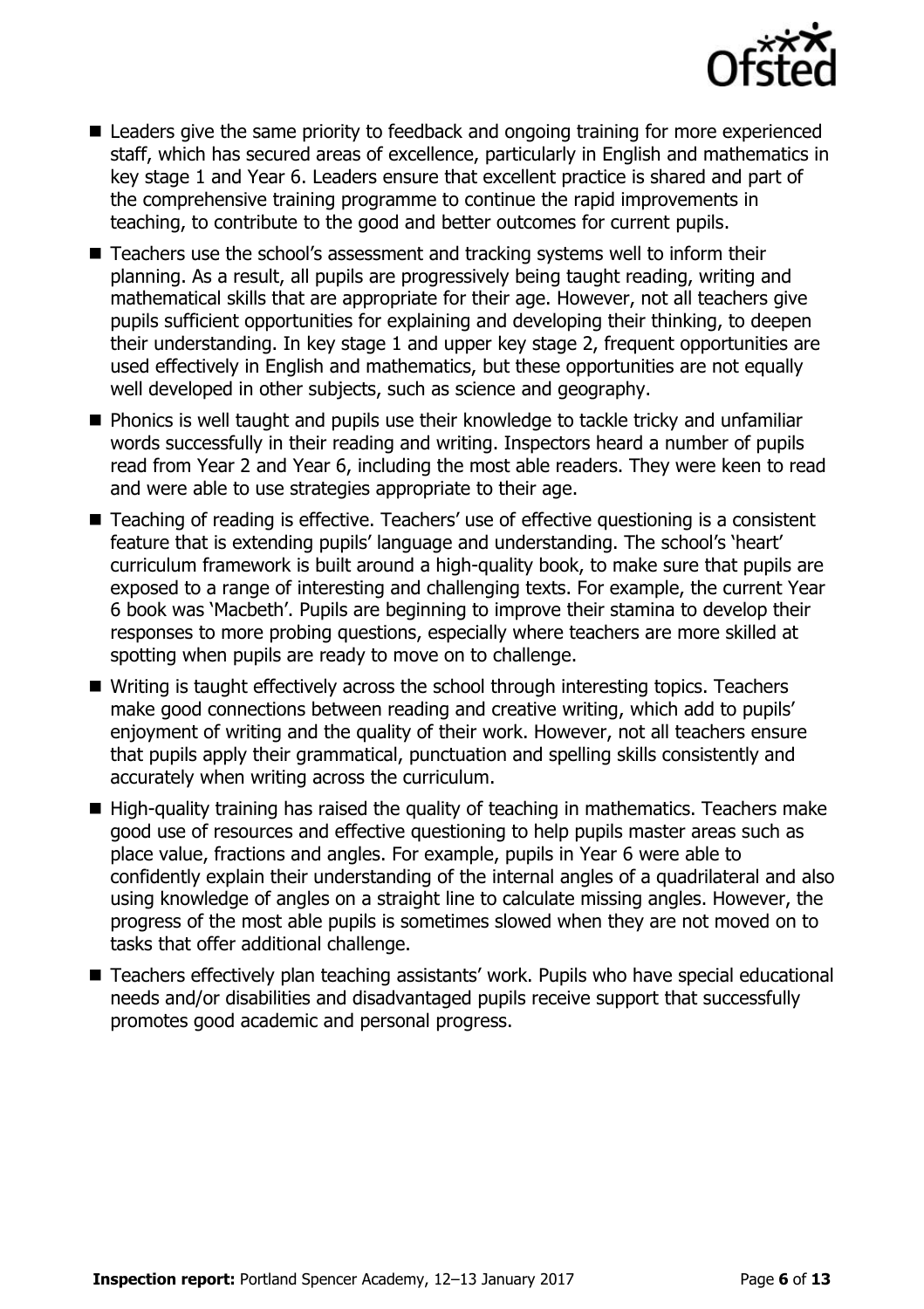

### **Personal development, behaviour and welfare <b>COUTS** Outstanding

### **Personal development and welfare**

- The school's work to promote pupils' personal development and welfare is outstanding. Pupils are passionate about the school's 'Aspire' pact and how it has transformed their school. They say that it permeates all aspects of school life, telling inspectors, 'we have high expectations'. The pupils confidently express the core values of 'Aspire', such as ambition, keenness to learn and respecting that everyone is important. Their pride was tangible as they received certificates to celebrate these values in assembly.
- The school places particular importance on giving pupils the confidence to have a voice to express and drive their own learning, through such devices as taking their turn on 'the class microphone' to report, explain or prove their learning.
- **Pupils work well together across the school, listening respectfully to teachers and each** other. Pupils consistently take pride in their work across the whole school and celebrate their own and each other's successes. This is visible in displays, through assemblies, in books and within the classroom.
- **Pupils understand how to keep themselves safe and feel very safe in school. They** know whom to speak to in school if they have any worries. They told inspectors that bullying is 'several times on purpose' and explained different forms of bullying, including cyber-bullying, and how to keep themselves safe in a range of situations. Pupils said that bullying is rare, but were clear on what to do if it were to occur.
- Parents who spoke to inspectors and responded to Parent View and to school questionnaires are highly positive about the support their children receive. They are rightly confident that their children are happy and safe.

### **Behaviour**

- The behaviour of pupils is outstanding. Pupils are highly courteous and considerate towards each other and adults, including visitors in the school.
- **Pupils have positive attitudes to learning and enjoy coming to school. One of the proud** and polite class greeters keenly invited an inspector to look at his work, telling her, 'I love a challenge and my maths has improved 125%.' Pupils' behaviour around the school and in lessons is impeccable. Interruptions to learning are extremely rare.
- **Pupils enjoy receiving rewards and celebrating achievement. This is a consistent** feature around the school, with attractively presented displays further reinforcing and illustrating the pride and care continually shown by pupils in lessons.
- **Pupils take a high level of responsibility for their actions and choices, due to the highly** developed ethos of respect and active citizenship. Pupil leaders, carrying out their duties as mini-teachers and playtime buddies, showed that they had been carefully taught how to approach and talk to their peers. School sanctions, where required, are considered fair and well understood.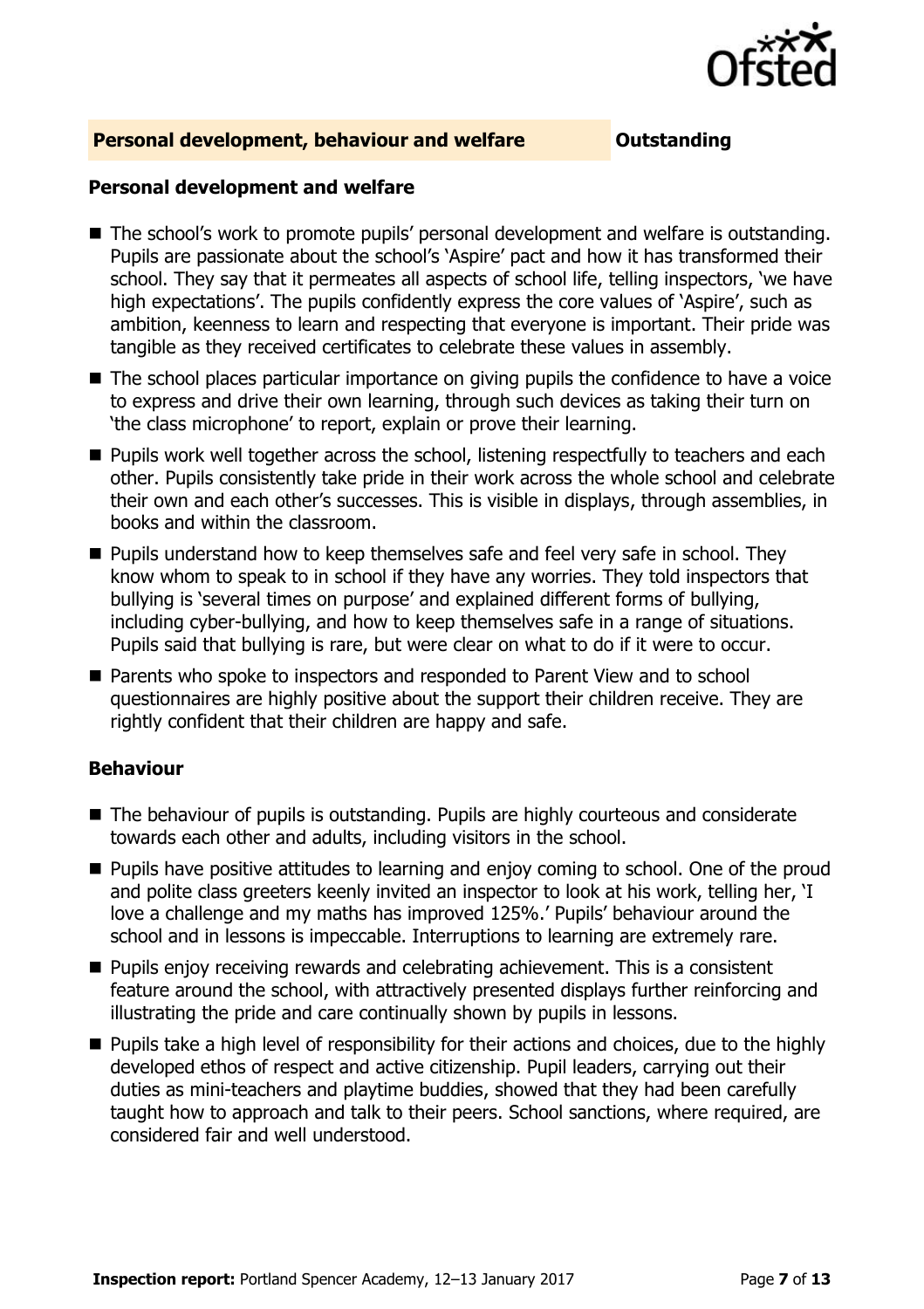

■ Attendance is currently in line with the national average. Persistent absence has fallen to just below the national average. Highly tailored support for families whose children are regularly absent has brought about sustained improvement.

### **Outcomes for pupils Good**

- **Pupils'** outcomes in reading, writing and mathematics are now improving in all year groups and some elements of this are rapid, because school leaders are relentless in their push for progress.
- Highly effective teaching in upper key stage 2, particularly Year 6, led to good progress in both 2015 and 2016 from low starting points. This progress was particularly strong in reading, where pupils at the end of Year 6 attained just above the national average.
- Pupils' outcomes in key stage 1 also show good progress from below-average starting points. By the end of Year 2, the proportion of pupils achieving the expected standard in reading, writing and mathematics was in line with the national averages in 2016.
- $\blacksquare$  The results of the phonics screening check in Year 1 were also in line with national figures in 2015 and 2016.
- Overall results in 2016, given the very low historic prior attainment in key stage 1 and particularly in the early years, represent accelerated progress.
- Inspectors scrutinised pupils' work in their books and in lessons. Work recorded in pupils' books shows that pupils currently in the school are making good progress, and gaining the skills expected for their ages, in reading, writing and mathematics.
- **Pupils'** knowledge and understanding in other subjects too demonstrate good teaching throughout the curriculum. This was particularly evident in science, where books and observations in lessons showed that key stage 1 pupils could carefully record their observations of investigations, while in key stage 2, pupils were posing questions and being guided to design their own investigations that considered which 'variables' needed to be kept constant, to answer their questions.
- **Effective leadership is ensuring that additional funding to support disadvantaged pupils** and pupils who have special educational needs and/or disabilities is used effectively. Pupils in both of these groups are making at least good progress.
- $\blacksquare$  However, outcomes for the most able pupils are not as strong as for other groups. The proportions of pupils reaching the highest standards in reading, writing and mathematics, at the end of Years 2 and 6, have historically been continually well below the national averages. Scrutiny of pupils' work in books and in lessons shows that, although teachers are now planning for different levels of challenge, teachers are not consistently swift in moving pupils on to greater challenge. Particularly in writing, teachers' expectations of pupils to extend their writing and accurately apply what they are being taught in grammar, punctuation and spelling are not consistently strong across all year groups.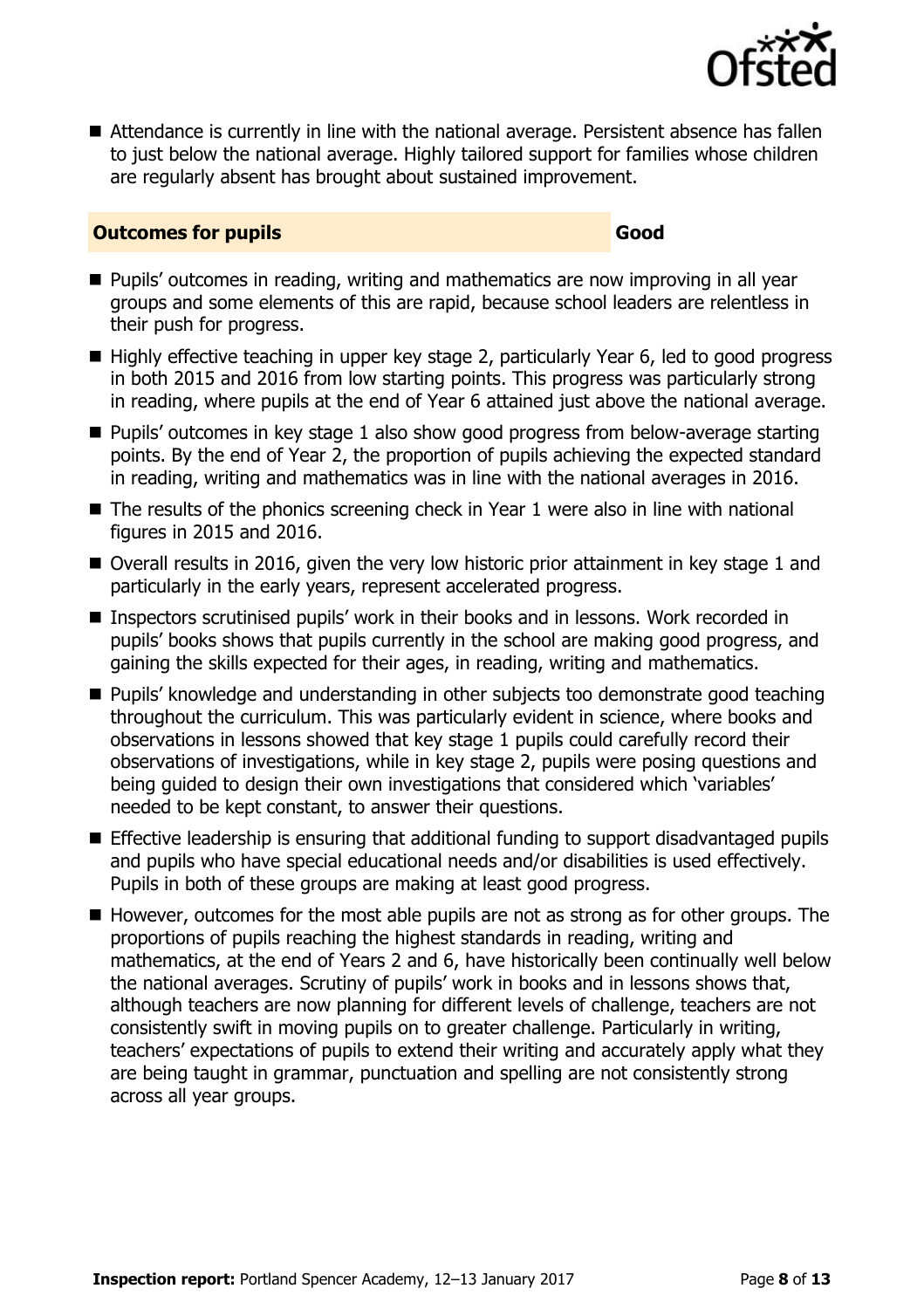

### **Early years provision Good**

- Children in the early years enter with skills and abilities below those typically found for their age. In 2014, the proportion of children attaining a good level of development at the end of Reception Year was well below the national average. However, decisive actions by senior leaders brought about swift improvements to bring this in line with the national average in 2015. The appointment of an experienced and skilled early years leader during 2016 further consolidated these improvements and in 2016, the good level of development was again close to the national average. This is good progress from low starting points. However, the number of children with skills exceeding those typical at the end of the Reception Year is well below that attained nationally.
- The early years leader sets high expectations across the whole teaching team. She is well supported by fellow senior school leaders. She is a highly effective early years teacher and she has ensured that children are provided with an environment rich in resources and with engaging and active learning opportunities. Adults act as effective models for speaking and listening. This is securing strong progress for children in language development and contributing effectively to their personal development, behaviour and welfare.
- The early years leader is ensuring that teachers use what they know about each individual child's development to plan the next stage of their learning. Scrutiny of children's current learning journals and observations in lessons provide evidence of children learning literacy skills across the curriculum. For example, children decided to build snake houses in the outdoor area and enthusiastically rehearsed the 's' sound as they completed and labelled their constructions with carefully formed 's' letters.
- Children settle quickly into the welcoming environment and enjoy learning through the wide range of interesting activities, maintaining concentration on tasks, with or without adult support. This is securing improving progress for all children, although opportunities are not taken to ensure that there is plenty of challenge for the most able children.
- Adults encourage safe play and use of resources and all of the children learn how to keep themselves safe when using the internet. Children are kept safe at all times and are well looked after by caring staff. This ethos ensures that children play happily and fairly together.
- **Parents are rightly positive about the good start their children make in the early years** classes. Parents are responding well to opportunities the school gives them to come and join in with their children's play-based learning. Parents are confident that their children are safe and well cared for and particularly value the approachability of staff.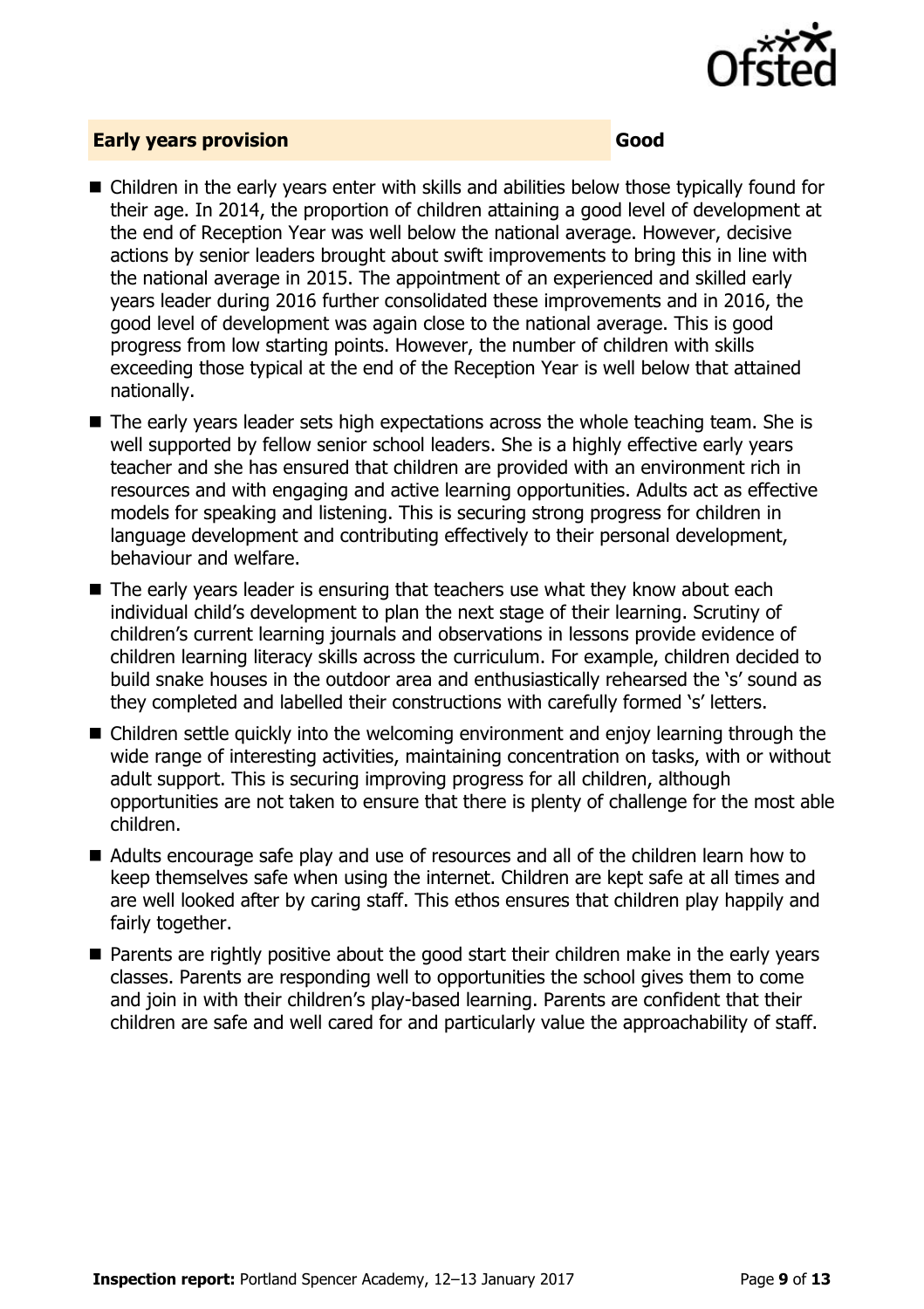

# **School details**

| Unique reference number | 140550     |
|-------------------------|------------|
| Local authority         | Nottingham |
| Inspection number       | 10023082   |

This inspection of the school was carried out under section 5 of the Education Act 2005.

| Type of school                      | Primary                          |
|-------------------------------------|----------------------------------|
| School category                     | Academy sponsor-led              |
| Age range of pupils                 | 3 to 11                          |
| <b>Gender of pupils</b>             | Mixed                            |
| Number of pupils on the school roll | 431                              |
| Appropriate authority               | The governing body               |
| Chair                               | <b>Jill Wilkinson</b>            |
| Headteacher/Executive Headteacher   | Kate Green/Angela O'Brien        |
| Telephone number                    | 0115 9155747                     |
| Website                             | www.portlandspenceracademy.co.uk |
| <b>Email address</b>                | admin@portland.nottingham.sch.uk |
| Date of previous inspection         | Not previously inspected         |

### **Information about this school**

- The school meets requirements on the publication of specified information on its website.
- The school complies with Department for Education guidance on what academies should publish.
- The Portland Spencer Academy is larger than the average-sized primary school. Most children attending the school come from the immediate area.
- The majority of pupils are of White British heritage, but below the national average. The number who speak English as an additional language is just below the national average.
- $\blacksquare$  The proportion of pupils eligible for the pupil premium is well above the national average.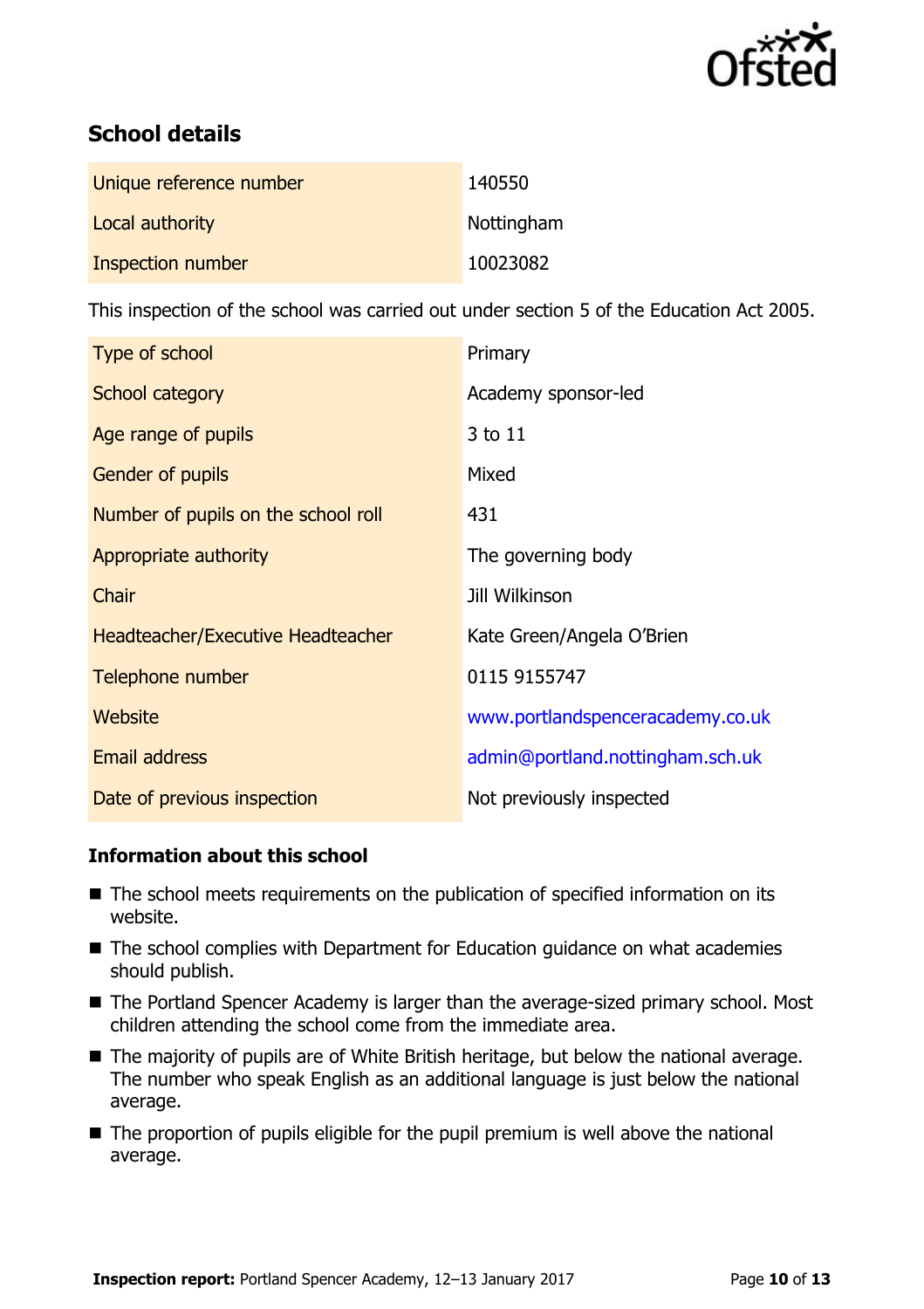

- The proportion of pupils who have special educational needs and/or disabilities is below the national average.
- In 2015 and 2016, the school met the government's current floor standards for pupils' attainment and progress by the end of Year 6.
- The school has been part of The Spencer Academies Trust since 1 February 2014 and the associated George Spencer Teaching School Alliance.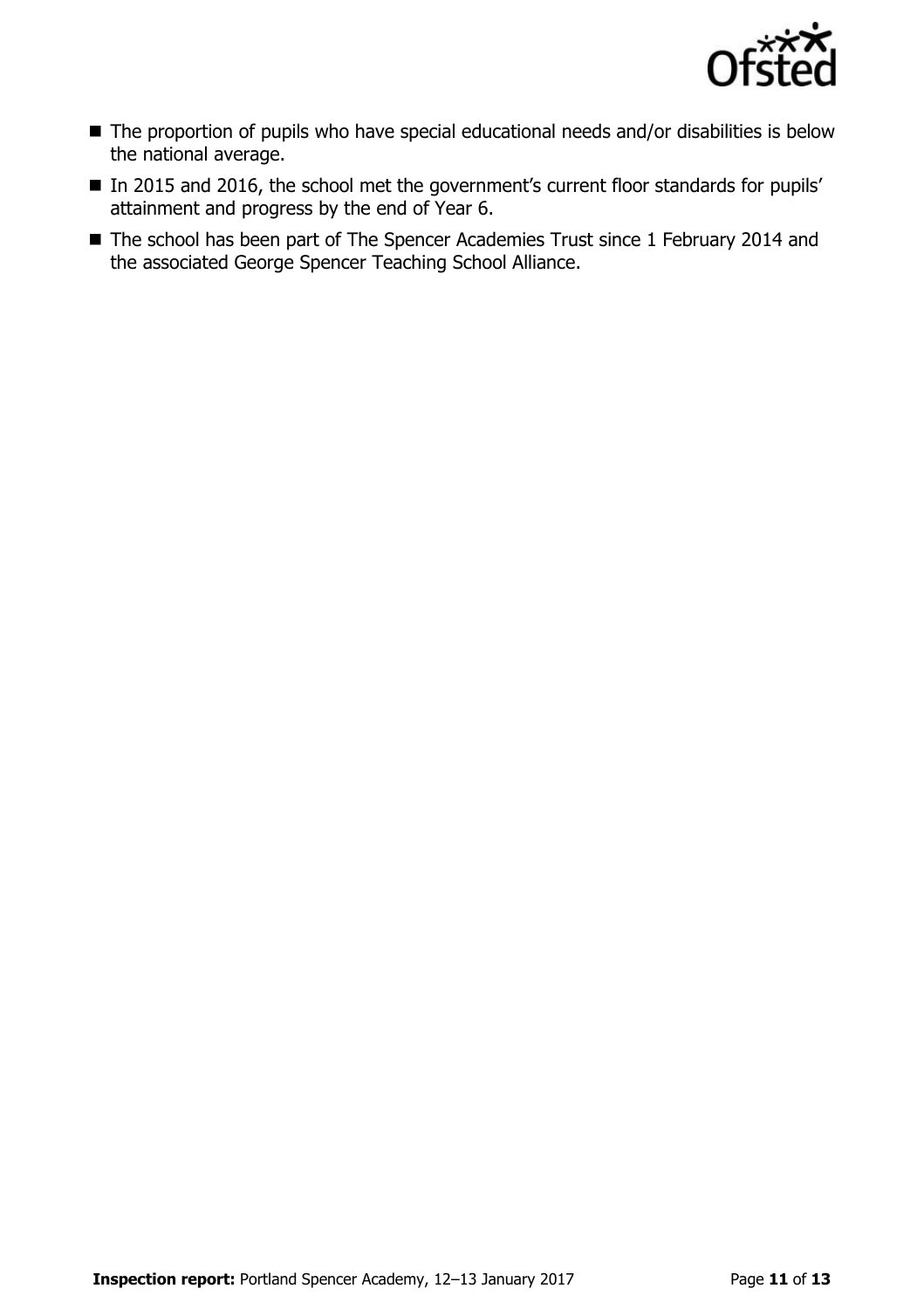

## **Information about this inspection**

- Inspectors observed learning in 28 lessons, including six joint observations with the headteacher and senior leaders. Inspectors observed the teaching of early reading skills and pupils were heard reading. The inspectors talked to pupils about their school and looked at pupils' books while visiting lessons. The team scrutinised a large sample of pupils' work jointly with the headteacher and leadership team, to gain a view of the impact of teaching over time.
- Inspectors held discussions with the school's senior and middle leaders, representatives of the governing body and representatives of The Spencer Academies Trust.
- **Inspectors spoke to parents informally at the start of both school days, and considered** 15 responses to the Ofsted online parent questionnaire, Parent View, and responses to the school's parent questionnaires. They also considered 39 responses to the Ofsted staff questionnaire.
- Inspectors looked at a range of documents, including the school's self-evaluation, improvement plans, records of the monitoring of the quality of teaching, the most recent information on pupils' achievement and progress, and information relating to safeguarding, behaviour, attendance and punctuality.
- Inspectors considered the range and quality of information provided on the school's website.

### **Inspection team**

| Mandy Wilding, lead inspector | <b>Ofsted Inspector</b> |
|-------------------------------|-------------------------|
| Emma Hollis-Brown             | <b>Ofsted Inspector</b> |
| <b>Antony Witheyman</b>       | <b>Ofsted Inspector</b> |